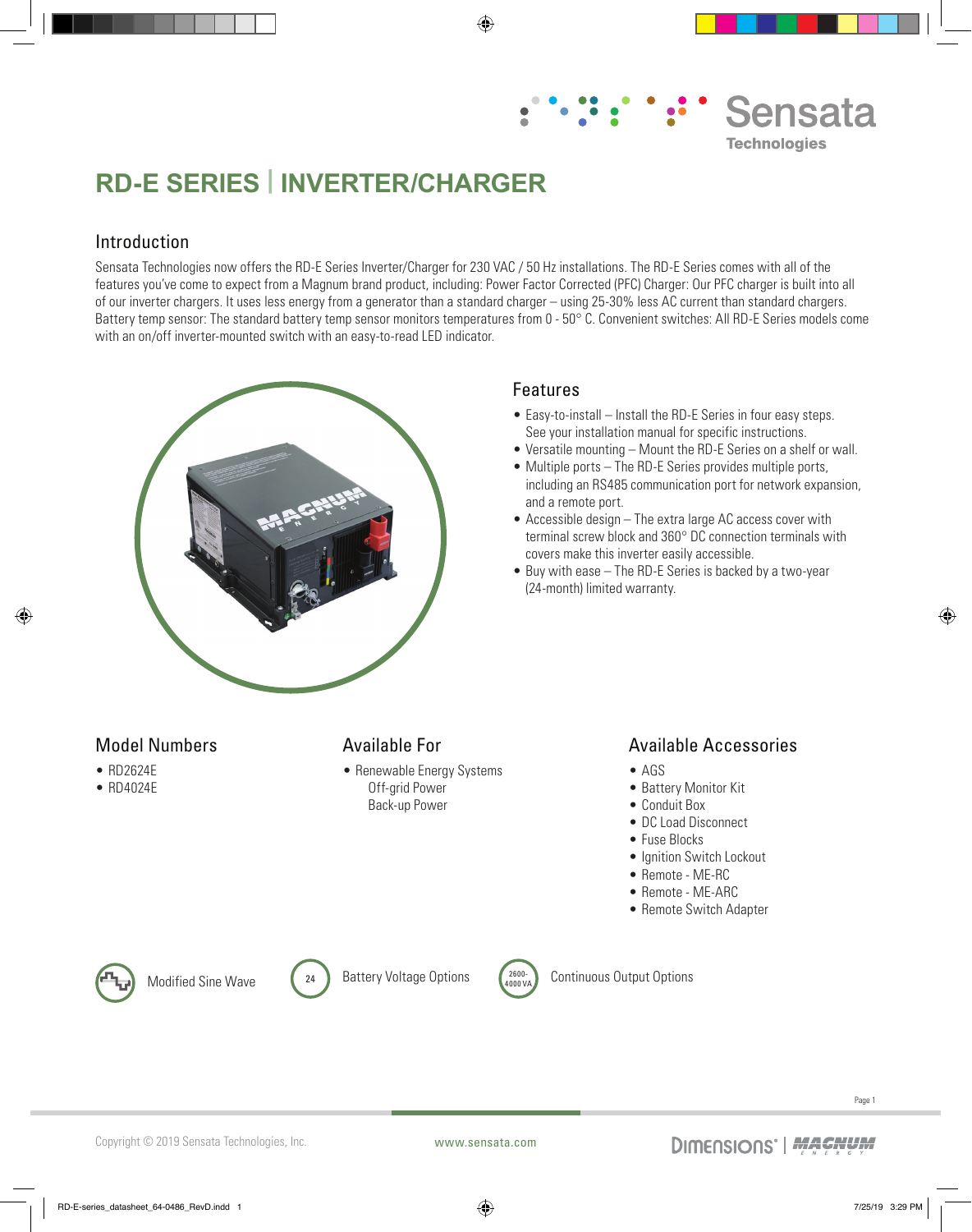

### **SPECIFICATIONS**

|                                          | <b>RD2624E</b>                                                                        | <b>RD4024E</b>       |  |
|------------------------------------------|---------------------------------------------------------------------------------------|----------------------|--|
| <b>INVERTER SPECIFICATIONS</b>           |                                                                                       |                      |  |
| Input battery voltage range              | 18 - 32 VDC                                                                           | 18 - 32 VDC          |  |
| <b>Nominal AC output voltage</b>         | 230 VAC ± 5%                                                                          | 230 VAC ± 5%         |  |
| <b>Output frequency and accuracy</b>     | $50$ Hz $\pm$ 0.4 Hz                                                                  | $50$ Hz $\pm$ 0.4 Hz |  |
| 1 msec surge current (amps AC)           | 85                                                                                    | 100                  |  |
| 100 msec surge current (amps AC)         | 22                                                                                    | 40                   |  |
| 5 sec surge power (real watts)           | 4700                                                                                  | 7500                 |  |
| 30 sec surge power (real watts)          | 4100                                                                                  | 6750                 |  |
| 5 min surge power (real watts)           | 3350                                                                                  | 6000                 |  |
| 30 min surge power (real watts)          | 2700                                                                                  | 5500                 |  |
| Continuous power output at 25° C         | 2600 VA                                                                               | 4000 VA              |  |
| <b>Maximum continuous input current</b>  | 172 ADC                                                                               | 267 ADC              |  |
| <b>Inverter efficiency (peak)</b>        | 91%                                                                                   | 89%                  |  |
| <b>Transfer time</b>                     | 30 ms                                                                                 | 20 <sub>ms</sub>     |  |
| <b>Search mode (typical)</b>             | $<$ 7 watts                                                                           | $< 8$ watts          |  |
| No load (230 VAC output, typical)        | 22 watts                                                                              | 32 watts             |  |
| <b>Waveform</b>                          | <b>Modified Sine Wave</b>                                                             | Modified Sine Wave   |  |
| <b>CHARGER SPECIFICATIONS</b>            |                                                                                       |                      |  |
| Continuous output at 25° C               | 75 A                                                                                  | 105 A                |  |
| <b>Charger efficiency (peak)</b>         | 87%                                                                                   | 85%                  |  |
| <b>Power factor</b>                      | > 0.95                                                                                | > 0.95               |  |
| Input current at rated output (AC amps)  | 11.5                                                                                  | 16                   |  |
| <b>GENERAL FEATURES AND CAPABILITIES</b> |                                                                                       |                      |  |
| <b>Transfer relay capability</b>         | 30 AAC                                                                                |                      |  |
| <b>Five stage charging capability</b>    | Bulk, Absorb, Float, Equalize (requires remote), and Battery Saver™                   |                      |  |
| <b>Battery temperature compensation</b>  | Yes, 15 ft Battery Temp Sensor standard                                               |                      |  |
| <b>Internal cooling</b>                  | 0 to 120 cfm variable speed                                                           |                      |  |
| <b>Overcurrent protection</b>            | Yes, with two overlapping circuits                                                    |                      |  |
| <b>Overtemperature protection</b>        | Yes on transformer, MOSFETS, and battery                                              |                      |  |
| <b>Corrosion protection</b>              | Yes, PCB's conformal coated, powder coated chassis/top, and stainless steel fasteners |                      |  |
| <b>Output circuit breaker</b>            | <b>NA</b>                                                                             |                      |  |
| <b>Input circuit breaker</b>             | 30 AAC                                                                                |                      |  |
| <b>Listings</b>                          | None                                                                                  |                      |  |
| <b>Warranty</b>                          | Two years                                                                             |                      |  |

 $\bigoplus$ 

Copyright © 2019 Sensata Technologies, Inc. www.sensata.com

 $\bigoplus$ 

Page 2